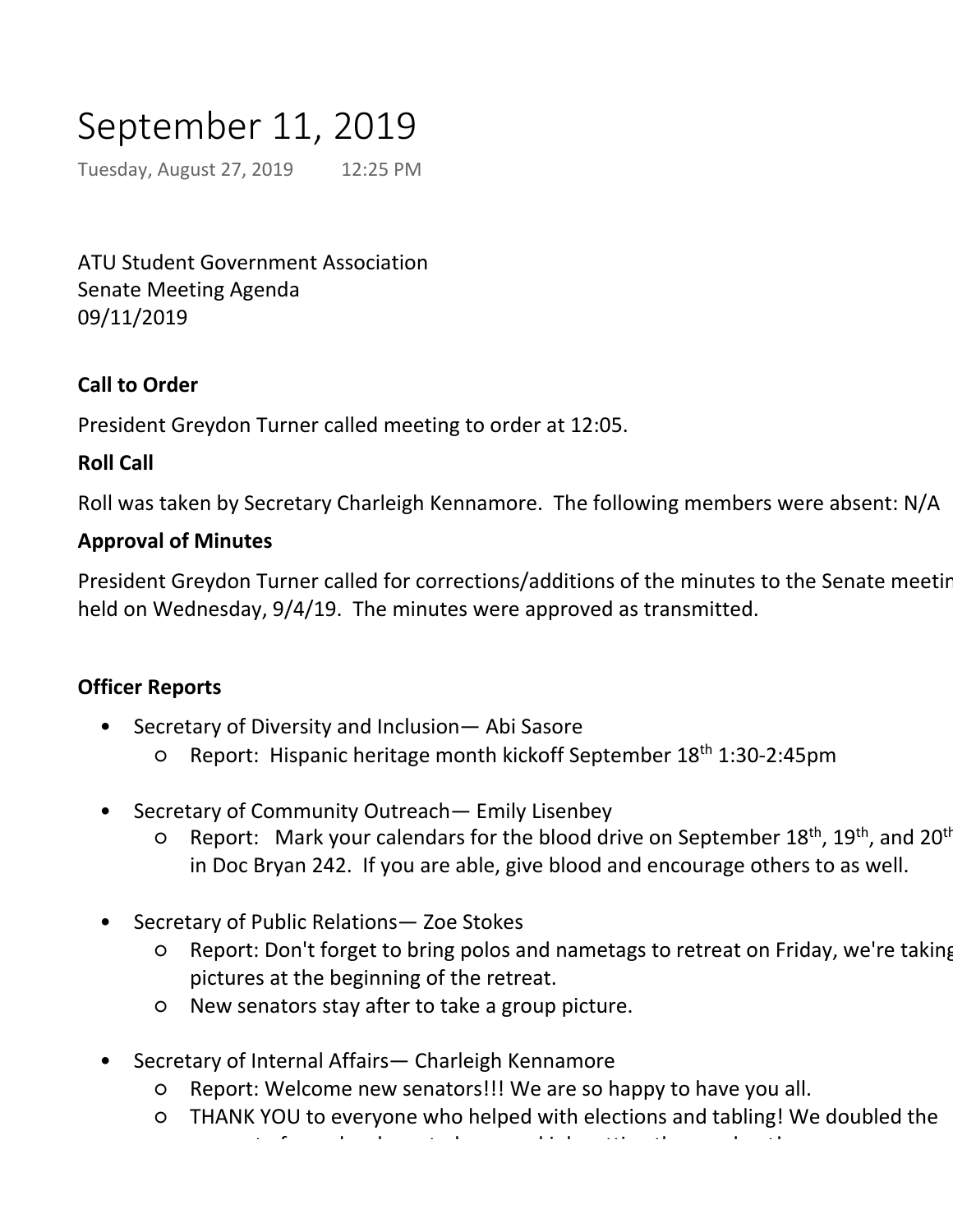er<br>I

n<br>I

 $\sum\limits_{i=1}^{\infty}$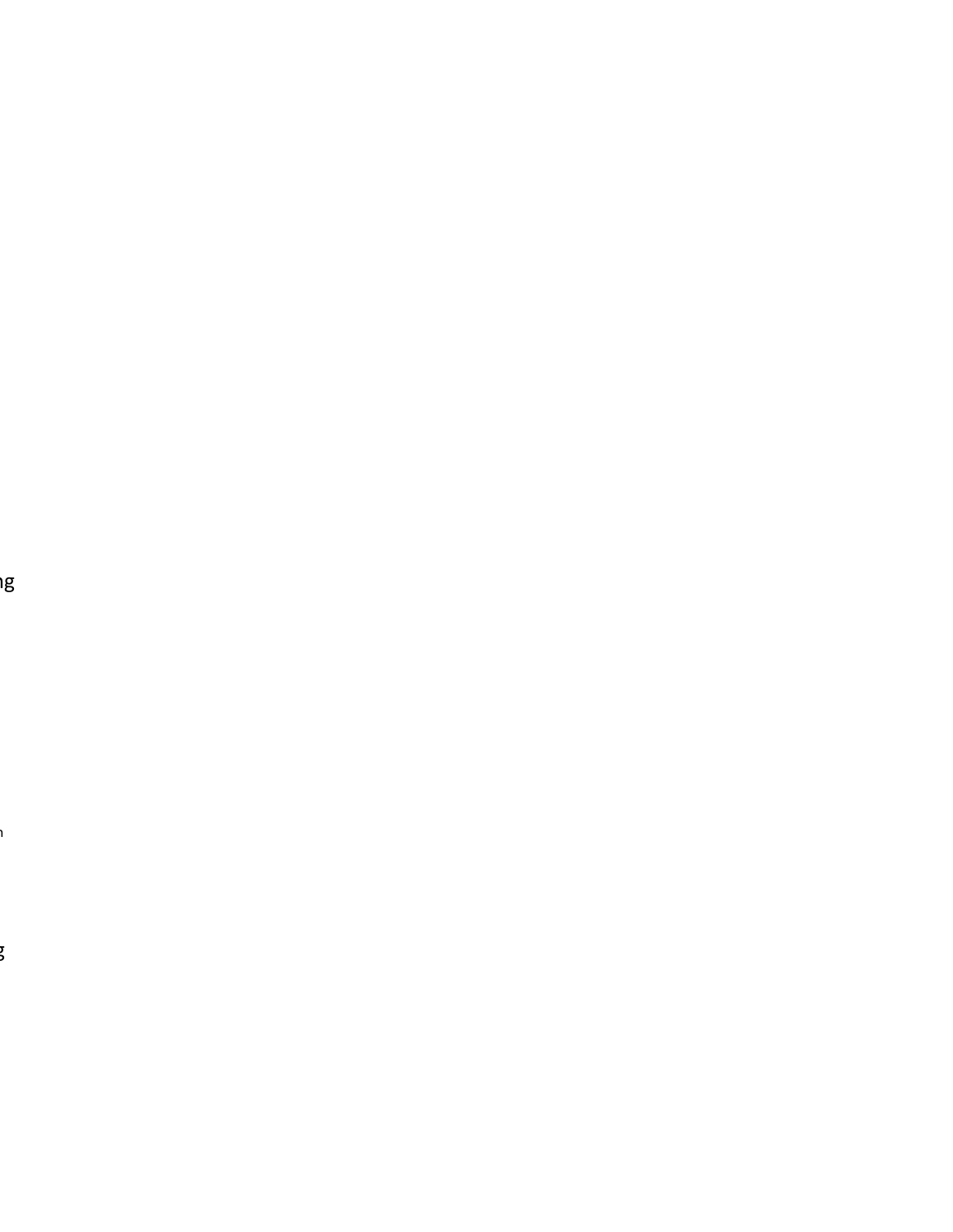- we're taking pictures at the beginning of the retreat.
- New senators stay after to take a group picture.
- Secretary of Internal Affairs— Charleigh Kennamore •
	- Report: Welcome new senators!!! We are so happy to have you all.
	- THANK YOU to everyone who helped with elections and tabling! We doubled the amount of people who voted, so good job getting the word out!
	- I will be getting all of the polos and nametags ordered for the new senators.
- Secretary of Student Development— Jacob Loomis •
	- Report: Welcome new Senators ○
		- The Senate retreat is this Friday the 13<sup>th</sup> from 3-7 in Doc Bryan 242 ▪
			- Food is being provided afterward and is optional
			- If you can't make it or can only be there for a little bit come see me after the meeting
- Secretary of Finance and Administration— Bailey Fowler  $\bullet$ 
	- Report: ○
		- Will be adding new senators to OneNote today!
	- Updated balance: \$1,114.83 as of 9/9/19
- Vice President— Noah Tidmore •
	- Report: ○
		- Hello new senators, welcome aboard.
		- Currently looking for new ideas of Thursday night dinners, President Trump has been trying to reduce government spending. ▪
		- . I have an interview document that I would like for you to fill out, please have it done by Friday the  $13<sup>th</sup>$  at the retreat.
		- **.** I'm currently in the middle of a conversation with the Assoicate Dean of Res life Delton Gordon, he hasn't emailed me back and so far the hopes of that happening have been low.
		- I am passing around a sheet to get all of the heads of the committees contact information.
		- Also, another sheet for the senators for the specific colleges.
		- New ideas for Hull? What would you like to see?
	- Committee reports:  $\circ$ 
		- Jerry:
		- Spirit:
		- Traffic and Safety:
		- Recycling:
		- Food: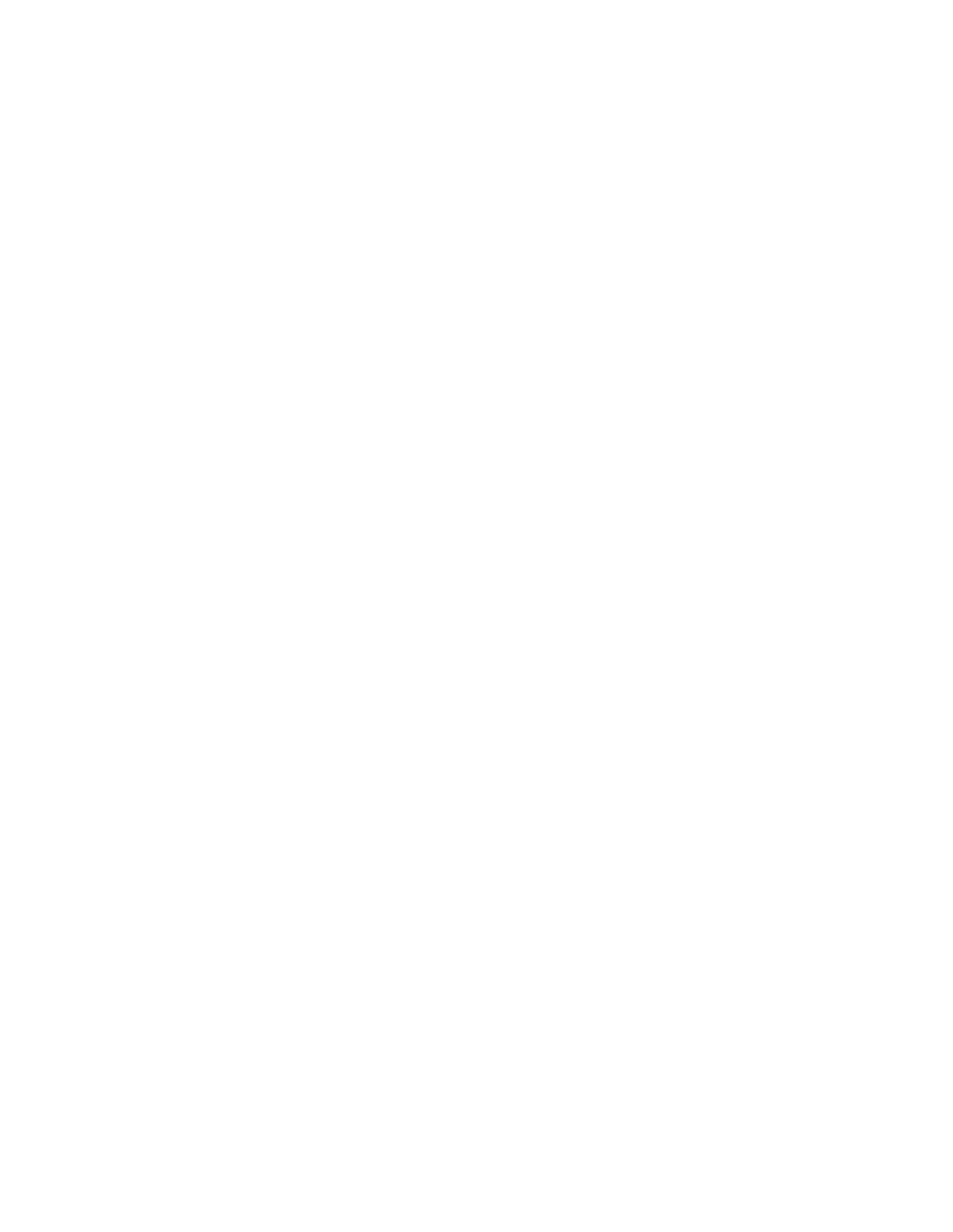- Jerry:
- Spirit:

▪ Traffic and Safety:

- Recycling:
- Food:
- President— Greydon Turner •
	- Report: ○
		- Senate retreat this Friday, 3-7 pm in Doc Bryan 242
		- **•** Ordered the student section sign, and the t-shirts for the football game UPDATE: They are finished
		- Working on bringing scooters back to campus: meetings with both Spin and Goat
		- Paint the Town Green & Gold tomorrow
		- Get volunteers to table for the game on Saturday (give out shirts)

# **Advisor Reports**

- Assistant Dean for Campus Life— Aubrey Holt •
	- Report:
- Dean of Student Engagement— Dr. Brett Bruner ○ Report:  $\bullet$
- Vice President of Student Services—Dr. Keegan Nichols  $\bullet$ 
	- Report:

# **Unfinished Business:**

## **New Business:**

Student Discount Program – Are there any businesses that need to be contacted and added? ○

○

○ What type of space do we want in the new student union

# **Constituent Concerns:**

#### **Announcements:**